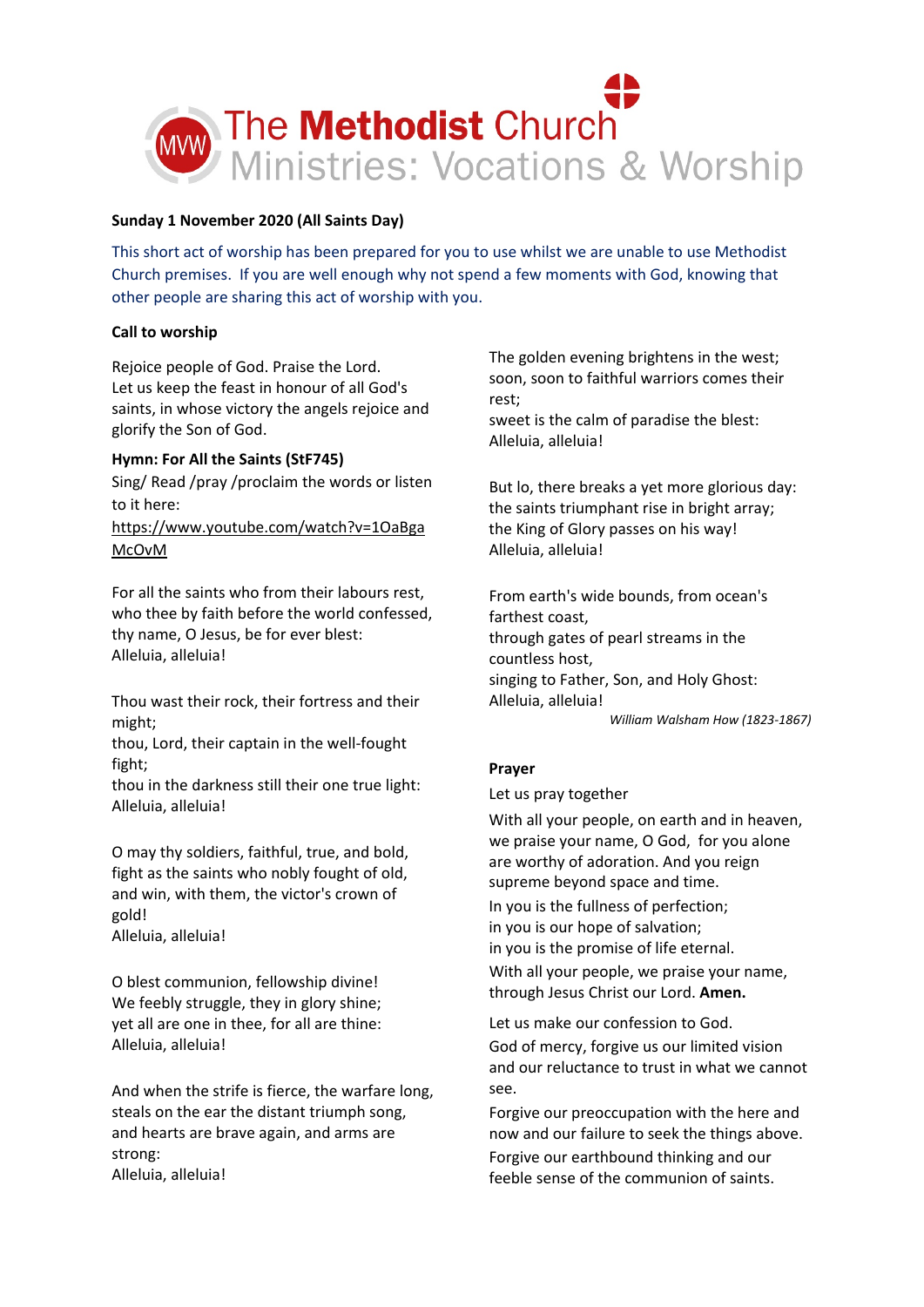Rekindle in us, by your Holy Spirit, the fire of your love that with clean hands and pure hearts we may serve you faithfully on earth and come at last, with all your saints, to the peace and joy of heaven; through Jesus Christ our Lord. **Amen.** In Christ we are set free. Through Christ we are forgiven. **Amen. Thanks be to God.**

# **Collect of the Day**

Holy God, you have called witnesses from every nation and revealed your glory in their lives. Grant to us the same faith and love that, following their example, we may be sustained by their fellowship and rejoice in their triumph; through Jesus Christ our Lord. **Amen.** *(from MWB, page 558)*

### **Today's Gospel Reading:**

Matthew 5.1-12

## **Time to Reflect**

Methodists tend not to do Saints Days. But remember that in the New Testament all the faithful are saints. Saints are real people not those figures portrayed in stained glass windows. We have all known many saints those who brought us to faith, those who encouraged us on our way, those who provided the care and concern we all need from time to time. Saints are also those who challenge and question, who invite us to rethink our cherished attitudes and favourite ways of doing things and ask us to test them against the call of God in this age. All of them are the saints we commemorate at All Saints' tide. All of them are our partners in prayer and in service.

Later you might find time to read Luke's more challenging version of the Beatitudes (Luke 6,20-31). In either version, how do these words speak to us, the saints of this generation? By world standards even the poorest in Britain are incredibly rich - that is one reason why so many migrants want to come here. Yet I, like many who have experienced hospitality in the world's poorer places, can attest to the fact that the hospitality offered by many of the world's poorest people is way in excess of what they can expect to receive in the rich world.

Frequently, the saints, famous or unsung, have not really known where God was leading them, why God wanted something done, or how to go about doing it. Often they doubted whether they would have much impact - for humility is frequently the mark of a true saint. But they got on with it. And we are called to follow their example, to follow the great heritage of all God's faithful people down the ages. Let us pray that we may live up to whatever he is calling us to do in this age.

#### **Take a time to sit quietly**

## **A time of prayer**

United in the company of all the faithful, let us pray for the church throughout the world and for all who seek to follow Christ in this generation. Through them and through us, Your kingdom come **Your will be done.**

Let us pray for the world and all its peoples. Let us pray that those in authority in this and all nations may seek justice and peace for all. Your kingdom come **Your will be done.**

Let us pray for those in need, especially . . , and for all who minister to those in need. Draw near to all with your healing love. Your kingdom come **Your will be done.**

Remember in your mercy all who have gone before us especially those who were significant in each of our faith journeys. Join our prayers with those of the whole company saints.

Your kingdom come **Your will be done.**

Lord of the church, **hear our prayer and make us one in heart and mind to serve you now and always. Amen.**

**The Lord's Prayer** *Our Father ……*

# *Hymn: Listen to For All the Saints Who've Shown Your Love StF 746* **or sing a verse of a hymn that comes to mind**

## [www.youtube.com/watch?v=7ECJANNNFP0](http://www.youtube.com/watch?v=7ECJANNNFP0)

For all the saints who showed your love in how they lived and where they moved, for mindful women, caring men, accept our gratitude again.